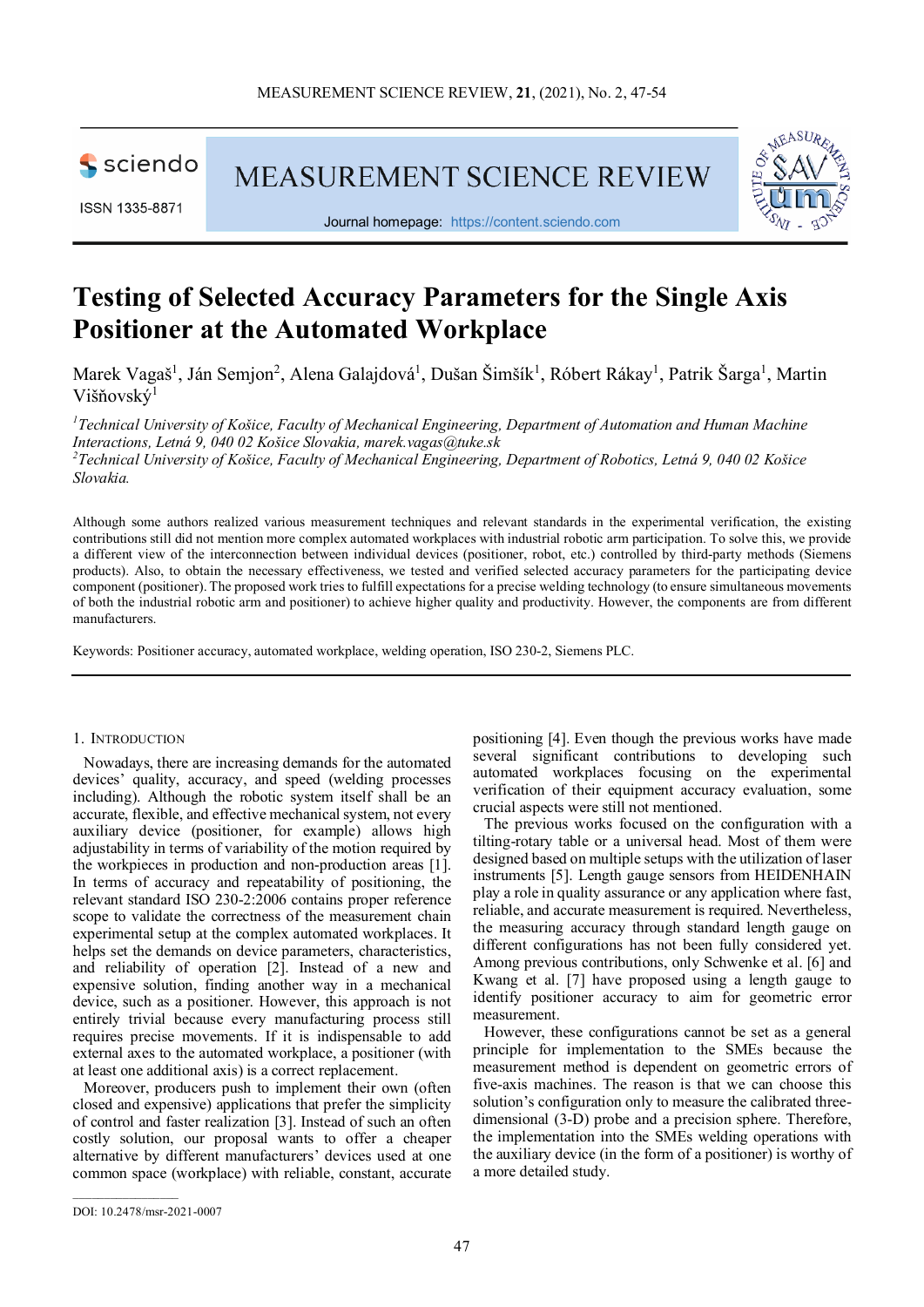## 2. SUBJECT & METHODS

The accuracy and repeatability of positioning in the proposed automated workplace must meet criteria defined in the ISO standard 230-2:2006 that specify test procedures [8]. The tests serve to measure the relative displacements between the subject (component) that holds the tool (industrial robot) and the subject (component) that contains the workpiece (positioner). The position to which the moving part is programmed to move is called "*target position Pi*.*"* We can describe it as:

$$
P_i(i = 1 \text{ to } m) \tag{1}
$$

where:

*i* - identifies the particular position among other selected target positions along or around the axis,

*m* – number of positions in 1 cycle.

The measured position reached by the moving part on the *jth* approach to the *i-th* target position is called "*actual position*  $P_{ij}$ *."* We describe it as:

$$
P_{ij}(1 \text{ to } m; j = 1 \text{ to } n) \tag{2}
$$

where:

 $j$  – serial number of the approach to the target,

 $n -$  total number of unidirectional approaches in both the positive (increasing) and the negative (decreasing) directions in the same position.

The actual position reached by the moving part minus the target position is a **deviation of position** (positional deviation)  $x_{ij}$ . Calculated as:

$$
x_{ij} = P_{ij} - P_i \tag{3}
$$

The term "*unidirectional*" refers to the series of measurements in which the approach to a target position is realized in the same direction along or around the axis. It must calibrate the kinematic system. The control system of the robotic arm at the automated workplace must follow and take external kinematics into account during the path planning. The symbol ↑ signifies a parameter derived from a measurement made after approaching the positive direction and  $\downarrow$  the negative direction, e.g.,  $x_{ij}$ <sup> $\uparrow$ </sup> or  $x_{ij}\downarrow$ . The arithmetic mean of the positional deviations that we obtain by a series of *n* unidirectional approaches to position  $P_i$  is a term defined as the mean unidirectional positional deviation at a position:

and

$$
\bar{x}_i \uparrow = \frac{1}{n} \sum_{j=1}^n x_{ij} \uparrow \tag{4}
$$

$$
\bar{x}_i \downarrow = \frac{1}{n} \sum_{j=1}^n x_{ij} \downarrow \tag{5}
$$

The arithmetic mean of the mean unidirectional positional deviations *xi↑* and *xi↓* obtained from the two directions of approach at position *Pi* is defined as "*mean bi-directional positional deviation at a position,*  $\bar{x}_i$ , " and we calculate it as:

$$
\overline{x_i} = \frac{\overline{x_i} + \overline{x_i} \downarrow}{2} \tag{6}
$$

The value of the difference between the mean unidirectional positional deviations obtained from the two directions of approach at position  $P_i$  is "*reversal value at a position, B<sub>i</sub>.*"

$$
B_i = \overline{x}_i \uparrow -\overline{x}_i \downarrow \tag{7}
$$

Maximum of the absolute reversal values  $|B_i|$  at all target positions along or around the axis is represented as "*reversal value of an axis, B*.*"*

$$
B = max[|B_i|] \tag{8}
$$

The arithmetic mean of the reversal values  $B_i$  at all target positions along or around the axis is called "*mean reversal value of an axis,*  $\overline{B}$ ," and calculated as:

$$
\bar{B} = \frac{1}{m} \sum_{i=1}^{m} B_i \tag{9}
$$

The estimator of the standard uncertainty of the positional deviations we obtain through a series of *n* unidirectional approaches at position *Pi* is called "*estimator for the unidirectional axis repeatability of positioning at a position, si↑ or si↓*.*"* We can calculate it as:

$$
s_i \uparrow = \sqrt{\frac{1}{n-1} \sum_{j=1}^n (x_{ij} \uparrow -\overline{x_i} \uparrow)^2}
$$
 (10)

and

$$
s_i \downarrow = \sqrt{\frac{1}{n-1} \sum_{j=1}^n (x_{ij} \downarrow -\overline{x_i} \downarrow)^2}
$$
 (11)

Bi-directional repeatability of the positioning at position *Ri* can be calculated as:

$$
R_i = \max[2s_i \uparrow +2s_i \downarrow + |B_i|; R_i \uparrow; R_i \downarrow]
$$
\n(12)

Range derived from the estimator for the unidirectional axis repeatability of positioning at position  $P_i$  using a coverage factor of 2 is called "*unidirectional repeatability of positioning at a position R↑ or R*↓."

$$
R \uparrow = max[R_i \uparrow]
$$
 (13)

and

$$
R \downarrow = max[R_i \downarrow]
$$
\n<sup>(14)</sup>

The maximum value of the repeatability of positioning at any position *Pi* along or around the axis is described as *"bidirectional repeatability of the positioning of an axis R"* and calculated as: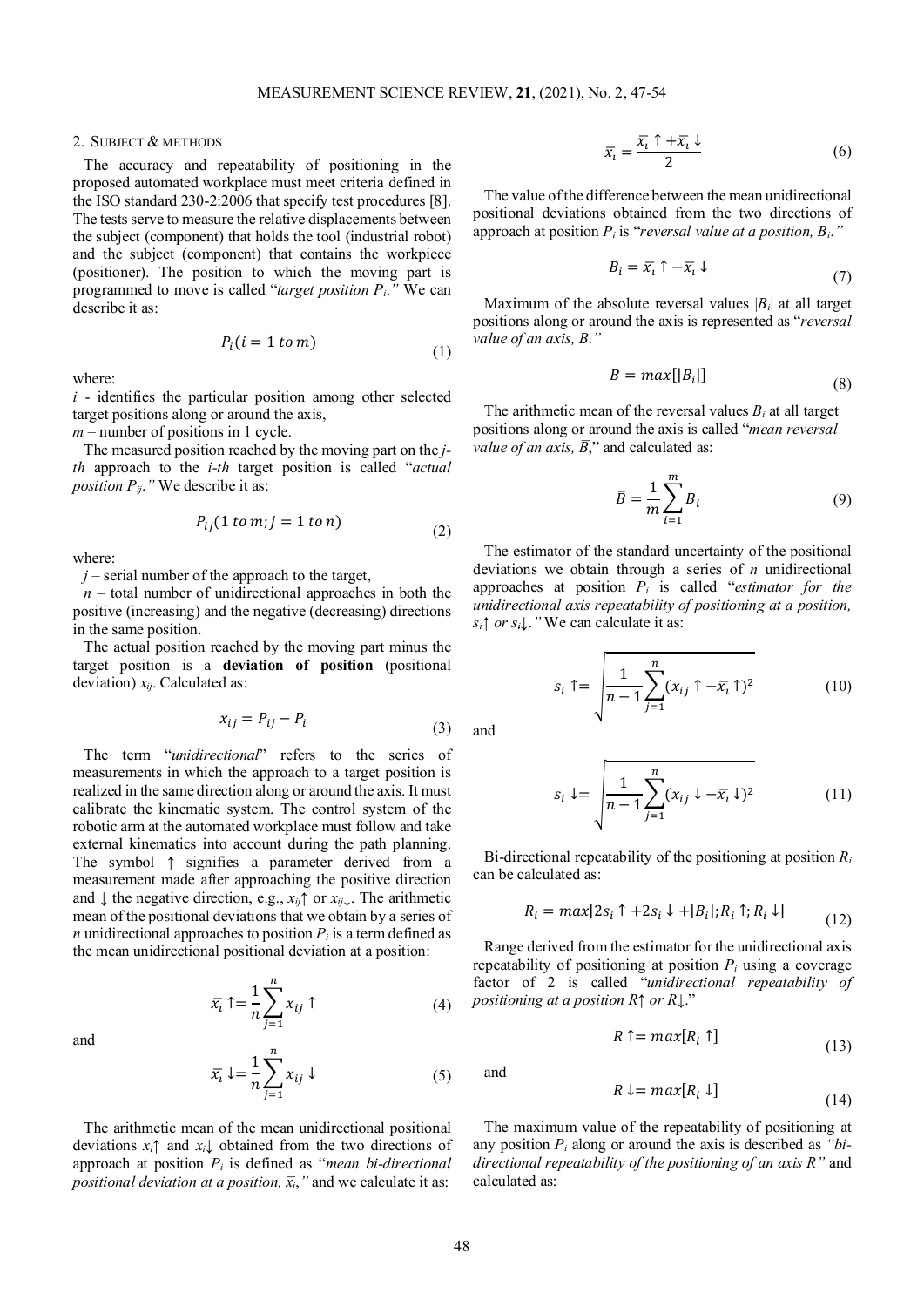$$
R = max[R_i] \tag{15}
$$

The difference between the algebraic maximum and minimum of the mean unidirectional positional deviations for the one approach direction  $x_i \uparrow$  or  $x_i \downarrow$  at any position  $P_i$  along or around the axis is *"unidirectional systematic positional deviation of the axis E*↑ or *E*↓, calculated as:

$$
E \uparrow = \max[\bar{x}_l \uparrow] - \min[\bar{x}_l \uparrow] \tag{16}
$$

and

$$
E \downarrow = max[\overline{x_i} \downarrow] - min[\overline{x_i} \downarrow]
$$
\n(17)

Difference between the algebraic maximum and minimum of the mean unidirectional positional deviations for both approach directions  $x_i \uparrow$  and  $x_i \downarrow$  at any position  $P_i$  along or around the axis are called "*bi-directional systematic positional deviation of an axis E*" and calculated as:

$$
E = \max[\overline{x_i} \uparrow; \overline{x_i} \downarrow] - \min[\overline{x_i} \uparrow; \overline{x_i} \downarrow]
$$
\n(18)

The difference between the algebraic maximum and minimum of the mean bi-directional positional deviations  $x_i$ at any position *Pi* along or around the axis is "*mean bidirectional positional deviation of an axis M*,*"* and calculated as:

$$
M = max[\overline{x_i}] - min[\overline{x_i}]
$$
\n(19)

Unidirectional accuracy of positioning of an axis is determined below:

$$
A \uparrow = \max(\bar{x}_i \uparrow + 2s_i \uparrow) - \min(\bar{x}_i \uparrow - 2s_i \uparrow) \tag{20}
$$

and

$$
A \downarrow = \max(\overline{x_i} \downarrow + 2s_i \downarrow) - \min(\overline{x_i} \downarrow - 2s_i \downarrow) \tag{21}
$$

The following equation determines the bi-directional positional accuracy of an axis:

$$
A = \max(\overline{x_i} \uparrow + 2s_i \uparrow; \overline{x_i} \downarrow + 2s_i \downarrow) - \min(\overline{x_i} \uparrow - 2s_i \uparrow; \overline{x_i} \downarrow - 2s_i \downarrow)
$$
 (22)

## 3. THE EXPERIMENTAL SETTING

The industrial robotic arm contains the standard control system AX-C based on the Win NT system and I/O card with 32 I/O inside [\(Fig.1.](#page-2-0)). The positioner is controlled through the Drive module SINAMICS S 120, and the robot control system is set as a master to the positioner [9].

PLC (Siemens SIMATIC S7-300 completed with the I/O modules) sends the required speed and rotation values according to the signal coming from the industrial robotic arm and sends them to the drive module of the positioner PROFIBUS interface [10].

The complete testing arrangement of the automated workplace consisted of the hardware equipment starting with the robotic arm, positioner and Siemens control components, HEIDENHAIN devices, and related software (SINAMICS MICROMASTER STARTER).

The standard length gauge MT 25 was used with the highly accurate setting at the reference point of the workpiece in all three axes  $(X, Y, and Z)$ , vertically and horizontally. Clean measuring points are a prerequisite for high process reliability [11]. Digital readout serves as a numeric display that reads the signals generated at the automated workplace from the length gauge.

<span id="page-2-0"></span>

Fig.1. Scheme of interconnection between the components.

## 3.1. VERIFICATION OF THE POSITIONER ACCURACY

The positioning accuracy and the repeatability measurement of the rotary axis must be evaluated respecting the mentioned ISO 230-2. The verification for assessing positioning accuracy and repeatability for the rotary axis ranges up to *360* degrees.

Positioner accuracy connected with the rotary axis error measurement contains two categories. The first one is the methodology based on rotary axis positioning error measurement.

In contrast, the second includes methods of spatial orientation of a rotary axis with the relation to linear axes, determination of the actual rotary axis, and evaluation of the stability axis positioner [12].

We count the technique employing a HEIDENHAIN length gauge enabling measurement of rotary axes as the most popular method for measuring rotary axis positioning errors.

The length gauge attachment is stable and records motions following the changes of rotary axis angular position of the positioner in respect to definitions of the standard.

The motion sets maintain the measuring angle between the length gauge and the rotary table [\(Fig.2.](#page-3-0)). The error effectively differs between the target position, determined by the length gauge, and the actual angular position of the tested axis of a positioner. This method enables verification of the axis positioning accuracy, which is essential for the welding process.

The transformation block (from the rotary movement to the translational movement) consists of an aluminum profile (40x40) that is firmly connected (by two screws M12) to the rotary module of the positioner.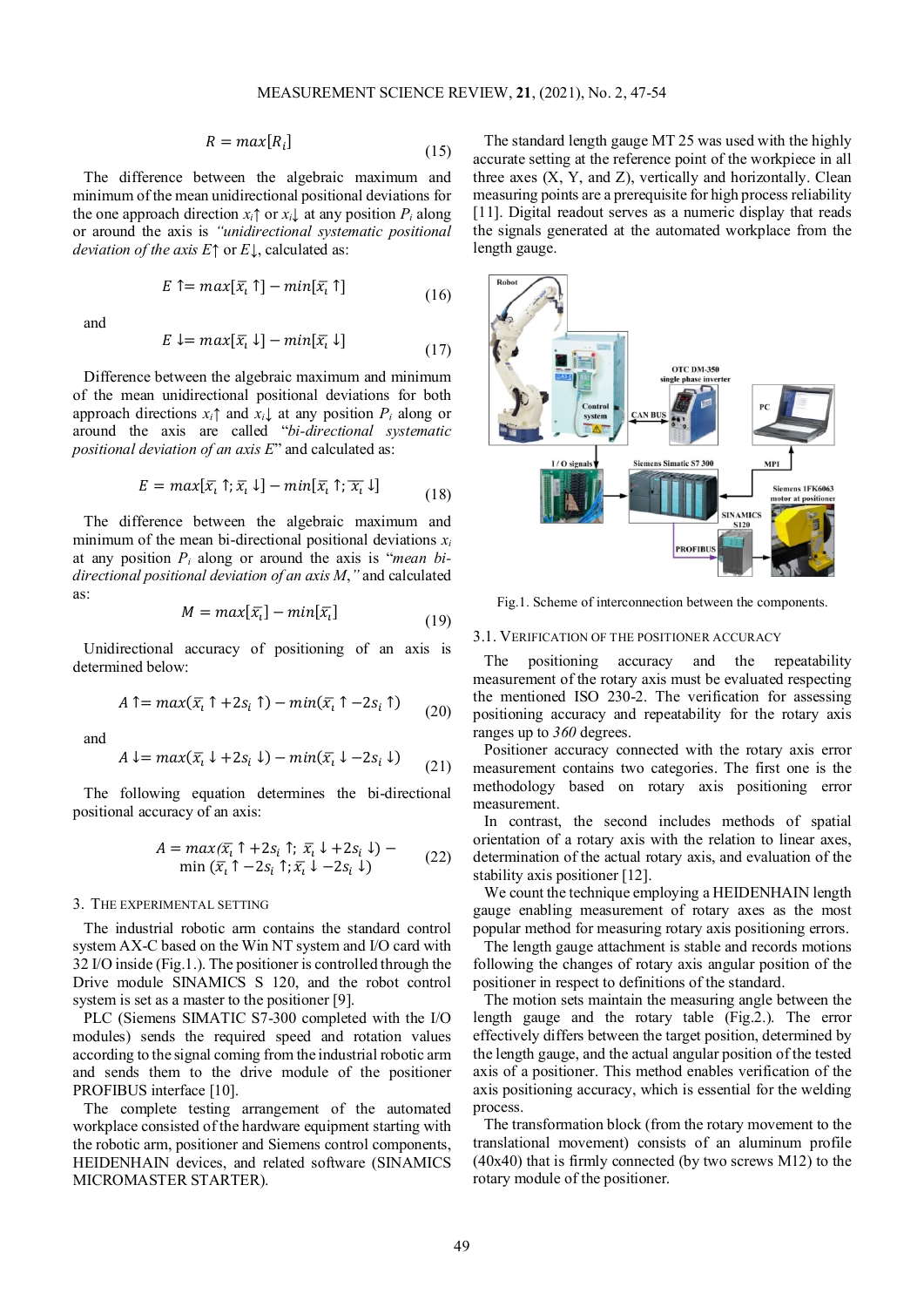<span id="page-3-0"></span>

Fig.2. Measurement chain (scheme) for the positioner accuracy.

Correctness of the transformation block realization proves experimental tests for verifying the aluminum profile deviation to avoid production inaccuracies. We implemented and tested such solutions to measure the industrial robotic arm characteristics [13], [14], and [15] with the reliability of such technical property.

## 3.2. CONDITIONS FOR MEASUREMENT

On the positioner for measuring the linear axis of travel up to *2m*, we selected a minimum of five target positions per meter and an overall minimum of five target positions. Measurements contain all target positions according to the standard test cycle [16].

We approached each target position seven times in each direction. The critical parameter has determined two-way positioning accuracy, i.e., the difference between the programmed position and the set of points achieved. We applied the following rules:

- Movement is realized from the reference point to the first position towards the reference, and then moving back to the reference point,
- Measurement is utilized in nine reference points and thirteen positions in total towards the reference,
- All desired measurement points must use this method in the plus and minus direction,
- The physical measurement construction (with load) is realized by the aluminum profiled bar with the weight situated at a *500 mm* distance from the axis of rotation [\(Fig.3.](#page-3-1)).
- We chose a weight with the value *of 31.5 kg* to simulate the heaviest part allowed for the tested welding workplace (*30.2 kg*).

<span id="page-3-1"></span>

Fig.3. Measurement with load based on the aluminum profile attachment.

## 4. RESULTS

We performed the analysis of test results in Microsoft Excel. The obtained measured data from testing are in [Table](#page-3-2) 1., [Table](#page-4-0) 2., and [Table](#page-4-1) 3. The measuring process was performed with the positioner in the range *0° to 360°.* The position *0°* represents *12 hours* (as it is in the case of an analog clock). The data value obtained was measured clockwise (plus) and counterclockwise (minus) every *45°*.

The most critical position is *135°* (in both directions, target position *4*) and *-360°* (position after one rotation of the positioner, counterclockwise, position *9*). We obtained the highest value of measured data at mentioned *-360°* position *(-*  $9 \mu m$ ). We measured the next highest value of the data at the -*135°* position (-*9.5 µm, counterclockwise direction*).

These data values indicate positioner overload, mainly in a position between *135°* and *365°*. The values obtained from these data confirm repeated measurements and recalibration of the HEIDENHAIN length gauge.

<span id="page-3-2"></span>

| Number of target positions i |             |     |        |              |        |              |        |  |
|------------------------------|-------------|-----|--------|--------------|--------|--------------|--------|--|
| <b>Target position</b>       | $0^{\circ}$ |     |        | $45^{\circ}$ |        | $90^{\circ}$ |        |  |
| <b>Approach direction</b>    | $+1$        |     |        |              |        | $+1$         |        |  |
| Approach number              |             |     |        |              |        |              |        |  |
|                              |             |     |        |              | $-1.5$ | $-2$         | 0.5    |  |
|                              |             | 3.5 |        | 0.5          | $-2$   | -4           | $-5.5$ |  |
|                              |             |     | - 1    | 0.5          | -5     | $-4.5$       | $-3.5$ |  |
|                              |             |     | -3     | 0.5          | $-3$   | $-3.5$       | $-3$   |  |
|                              |             | 0.5 | $-2.5$ |              | $-6.5$ | $-2.5$       | $-3.5$ |  |
|                              |             |     | 2.5    | 0.5          | $-7.5$ | $-3$         | $-3$   |  |
|                              |             |     |        | 0.5          | -5     | $-2.5$       | -4     |  |

Table 1. Positional deviations  $x_{ii}$  ( $\mu$ m).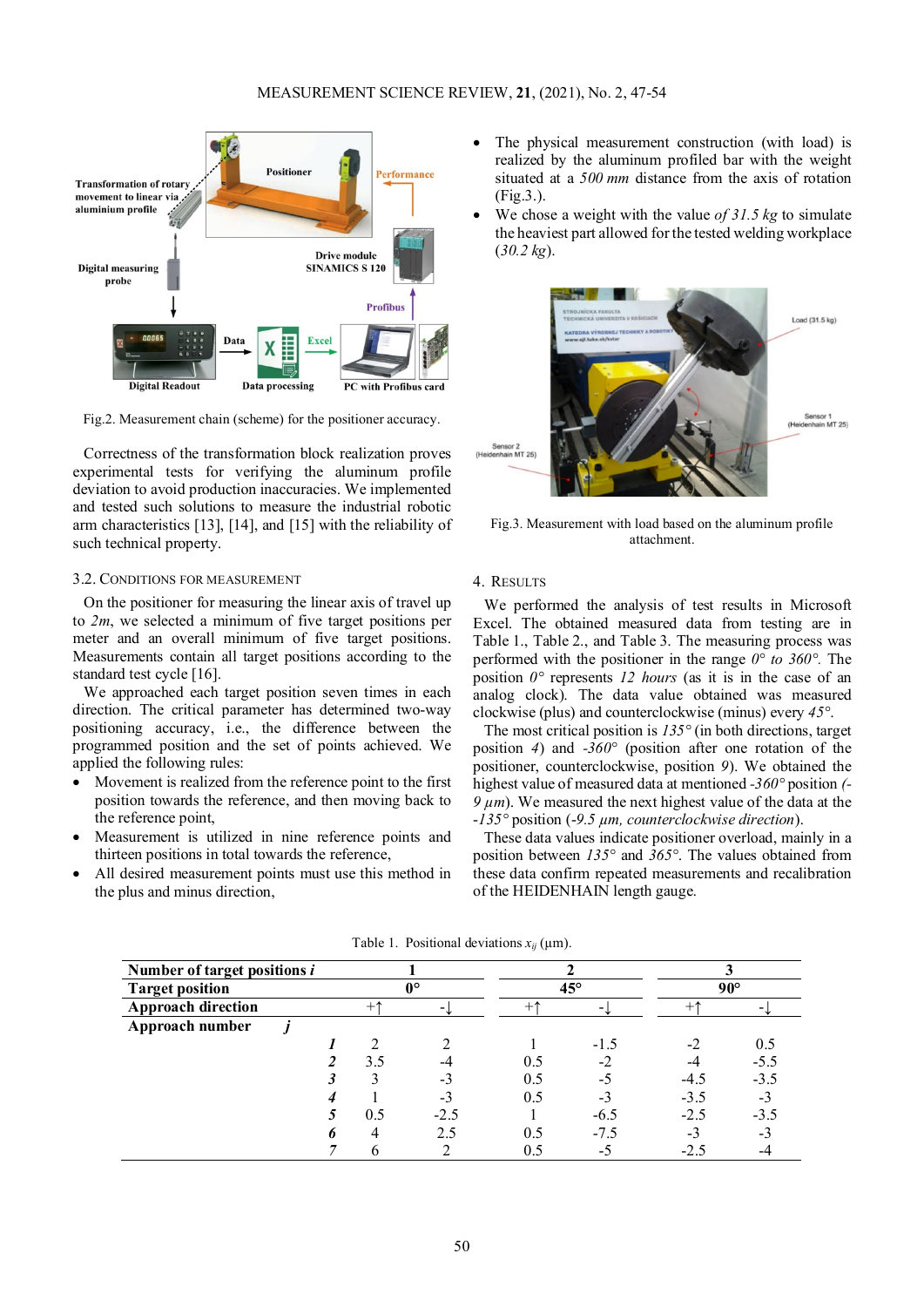# MEASUREMENT SCIENCE REVIEW, **21**, (2021), No. 2, 47-54

<span id="page-4-0"></span>

| Number of target positions i |                |                       |        |             |        |             |                |  |
|------------------------------|----------------|-----------------------|--------|-------------|--------|-------------|----------------|--|
| <b>Target position</b>       |                | $135^\circ$           |        | $180^\circ$ |        | $225^\circ$ |                |  |
| <b>Approach direction</b>    |                | $+\uparrow$<br>$\sim$ |        | $+1$        |        | $+$         | $\blacksquare$ |  |
| Approach number              |                |                       |        |             |        |             |                |  |
|                              |                | $-1$                  | $-1.5$ | 0.5         |        | $-2.5$      | $-3$           |  |
|                              | $\overline{c}$ | $-2.5$                | -4     |             | 2.5    | $-3.5$      | $-3.5$         |  |
|                              |                | $-4.5$                | $-6.5$ | 0.5         | 6.5    | $-4.5$      | $-4$           |  |
|                              |                | $-6.5$                | $-2$   |             |        | $-3.5$      | $-6.5$         |  |
|                              |                | -8                    | $-5$   |             | $-2$   | $-4.5$      | $-1.1$         |  |
|                              | 6              | $-5.5$                | $-9.5$ |             |        | $-5$        | $-1.1$         |  |
|                              |                | $-5.5$                | -9     |             | $-4.3$ | $-5.5$      | $-1.3$         |  |

Table 2. Positional deviations  $x_{ii}$  ( $\mu$ m).

<span id="page-4-1"></span>

| Number of target positions i |  |                |                            |             |             |                          |             |                |  |
|------------------------------|--|----------------|----------------------------|-------------|-------------|--------------------------|-------------|----------------|--|
| <b>Target position</b>       |  | $270^\circ$    |                            | $315^\circ$ |             | $360^\circ$              |             |                |  |
| <b>Approach direction</b>    |  |                | $+^{\uparrow}$<br>$\sim$ 1 |             | $+\uparrow$ | $\overline{\phantom{0}}$ | $+\uparrow$ | $\blacksquare$ |  |
| Approach number              |  |                |                            |             |             |                          |             |                |  |
|                              |  |                | 0.5                        |             | $-1.5$      | 0.5                      | $-1.5$      | $-2$           |  |
|                              |  | $\mathfrak{D}$ | $-2.5$                     | $-2.5$      | $-3.5$      |                          | $-1$        | $-3$           |  |
|                              |  |                | $-4.5$                     | 4.5         | $-3.5$      |                          | $-1.4$      | $-6.5$         |  |
|                              |  |                | -5                         | 1.5         | $-2$        | $-0.5$                   | $-1.3$      | $-6.5$         |  |
|                              |  |                | $-5.5$                     |             | $-2$        | 2.5                      | $-1.2$      | $-9$           |  |
|                              |  | n              | -6                         | $-2.5$      | $-2$        | 4.5                      | $-1.3$      | $-9$           |  |
|                              |  |                | $-6.5$                     | $-5.5$      | $-0.5$      | 2.5                      | $-1.3$      | $-1.5$         |  |

Table 3. Positional deviations  $x_{ii}$  ( $\mu$ m).

Important derived parameters calculated as defined in standard ISO are i[n Table](#page-4-2) 4.

Table 4. Positioning accuracy and the repeatability of the rotary positioner axis  $(\mu m)$ .

<span id="page-4-2"></span>

| Serial number of target position i            | 1    | 2              | 3        | $\overline{\mathbf{4}}$ | 5    | 6      | 7      | 8      | 9     |
|-----------------------------------------------|------|----------------|----------|-------------------------|------|--------|--------|--------|-------|
| Mean bi-directional positional                |      | $-19$          | $-31$    | $-5.1$                  | 1.6  | $-3.5$ | $-2.4$ | $-0.2$ | $-33$ |
| deviation at a position $\overline{x}_i$      |      |                |          |                         |      |        |        |        |       |
| Reversal value at a position $B_i$            | 3.7  | 5              | $\theta$ | 0.6                     | 1.7  | $-1.2$ | $-3.6$ | $-3.9$ | 4.1   |
| Estimator for the unidirectional              | 17   | 0 <sub>2</sub> | 0.8      | 22                      | 1.8  |        | 23     |        | 0.1   |
| axis repeatability of positioning at          |      |                |          |                         |      |        |        |        |       |
| a position $s_i \uparrow$ (uncertainty)       |      |                |          |                         |      |        |        |        |       |
| Estimator for the unidirectional              | 27   | 21             | 17       | 29                      | 4.0  | 1.8    | 3.0    | 1.7    | 2.9   |
| axis repeatability of positioning at          |      |                |          |                         |      |        |        |        |       |
| a position $s_i \downarrow$ (uncertainty)     |      |                |          |                         |      |        |        |        |       |
| Unidirectional repeatability                  | 7.0  | 0.9            | 33       | 8.8                     | 7.2  | 3.8    | 9.1    | 4.0    | 0.6   |
| of positioning at a position $R_i \uparrow$   |      |                |          |                         |      |        |        |        |       |
| Unidirectional repeatability                  | 10.6 | 8.4            | 6.7      | 117                     | 16.0 | 7.3    | 119    | 6.7    | 11.8  |
| of positioning at a position $R_i \downarrow$ |      |                |          |                         |      |        |        |        |       |
| Bidirectional repeatability                   | 12.5 | 9.7            | 6.7      | 117                     | 16.0 | 7.3    | 14.1   | 9.3    | 11.8  |
| of positioning at a position $R_i$            |      |                |          |                         |      |        |        |        |       |

Retrospective analysis and communication with the positioner owner proves frequent overloading during the welding processes in these positions [17].

Results were satisfying; however, the higher values of unidirectional repeatability of positioning at position  $R_i \downarrow$ , comparing to  $R_i \uparrow$  (clockwise) positions, are in [Table](#page-4-2) 4. We measure this effect within all counterclockwise positions. It might be due to the full impact of the gravitational force induced by the loading weight (*31.5 kg*) located in the vertical position and some backlash in the positioner mechanism (persistent unilateral load); the center of gravity aims directly

down. The bi-directional repeatability of positioning at position *Ri* as a correlation parameter confirms that the vertical forces have a more significant influence on the accuracy and repeatability of the positioner rotary axis but still do not exceed the standard guaranteed by the producer. The vertical component of force induced by the weight continues to move to target positions with an increment of *45°* and weakens while reaching horizontal positions. The mean bi-directional positional deviations at position  $\bar{x}_i$  are in the graph [\(Fig.4.](#page-5-0)). The calculated value from the nine measures is in the range of  $-5.1$  to  $1.6 \mu m$ .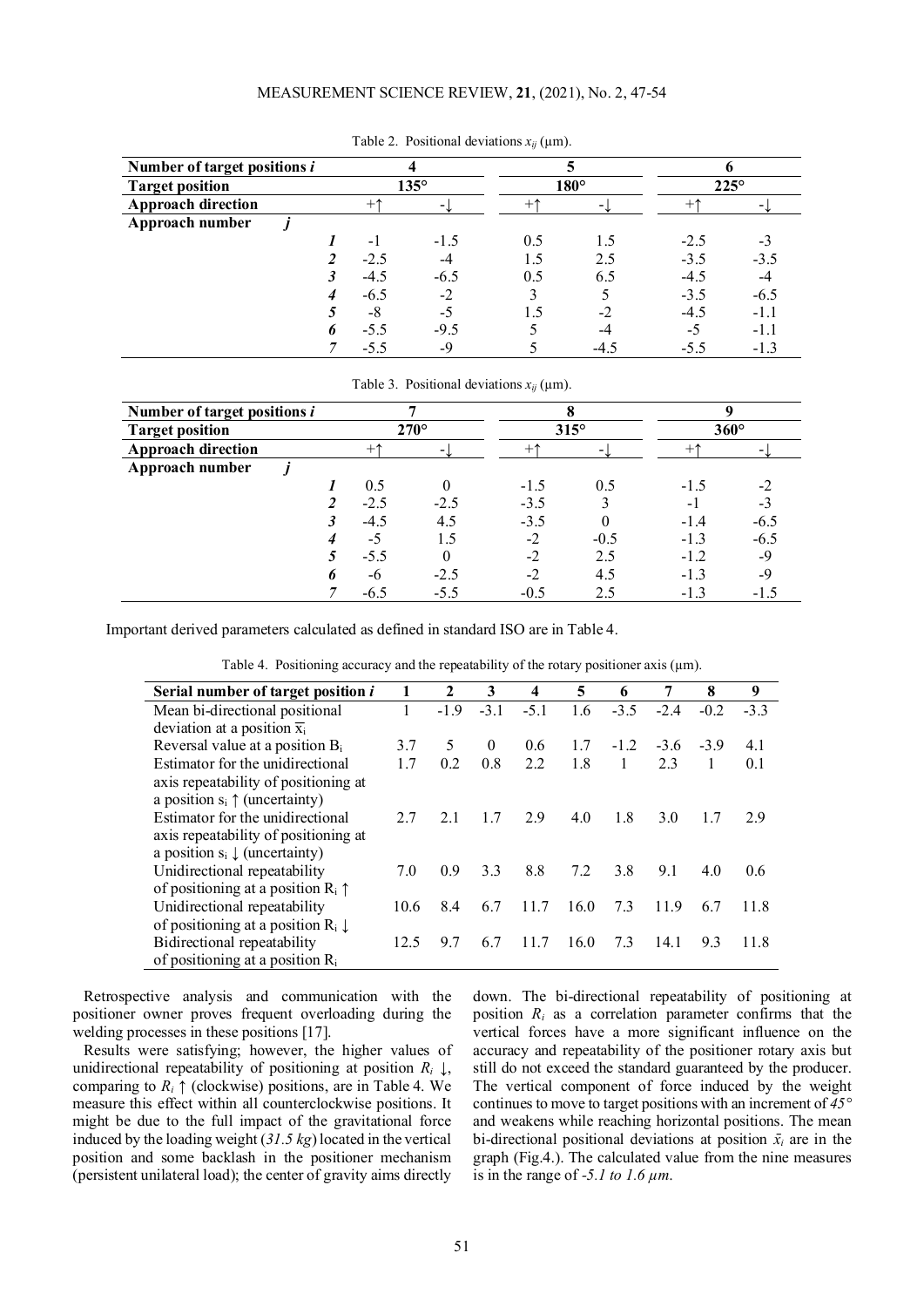Derived parameters of accuracy and repeatability of the positioner axis are in [Table](#page-5-1) 5.

<span id="page-5-1"></span>

| Parameter                                                                             | μm   |
|---------------------------------------------------------------------------------------|------|
| Unidirectional accuracy of positioning of the axis A <sup><math>\uparrow</math></sup> | 15.8 |
| Unidirectional accuracy of positioning of the axis $A\downarrow$                      | 19.6 |
| Bi-directional accuracy of positioning of the axis A                                  | 19.6 |
| Reversal value of the axis B                                                          | 5    |
| Mean reversal value of an axis B                                                      | 0.7  |
| Unidirectional repeatability of positioning $R\uparrow$                               | 8.8  |
| Unidirectional repeatability of positioning $R \downarrow$                            | 16   |
| Bi-directional repeatability of positioning R                                         | 16   |
| Unidirectional systematic positional deviation of the axis                            | 7.6  |
| Ε↑                                                                                    |      |
| Unidirectional systematic positional deviation of the axis                            | 7.1  |
| EŢ                                                                                    |      |
| Bi-directional systematic positional deviation of the axis E                          | 8.2  |
| Mean bi-directional positional deviation of the axis M                                | 6.6  |

Table 5. Additional parameters of accuracy and repeatability of the positioner axis.

<span id="page-5-0"></span>

Fig.4. Mean bi-directional positional deviation at position  $\bar{x_i}$ .

The reversal value at position  $B_i$  is in the graph [\(Fig.5.](#page-5-2)). The calculated value from the nine measures is in the range *-3.9 to 5 µm*.

<span id="page-5-2"></span>

Fig.5. Reversal value at position *Bi*.

Estimating the unidirectional axis repeatability of positioning at  $a - S_i$  ↑ (uncertainty) position is in the graph [\(Fig.6.](#page-5-3)). The calculated value from the nine measures is in the range *of 0.1 to 2.3 µm*.

<span id="page-5-3"></span>

Fig.6. Estimator for the unidirectional axis repeatability of positioning at position  $S_i \uparrow$  (uncertainty).

The estimator for the unidirectional axis repeatability of positioning at  $a-S_i \downarrow$  (uncertainty) position is in the graph [\(Fig.7.](#page-5-4)). The calculated value from the nine measures is in the range of *1.7 to 4 µm*.

<span id="page-5-4"></span>

Fig.7. Estimator for the unidirectional axis repeatability of positioning at position  $S_i \downarrow$  (uncertainty).

The Unidirectional repeatability of positioning at position  $R_i \uparrow$  is in the graph [\(Fig.8.](#page-6-0)). The calculated value from the nine measures is in the range *of 0.9 to 9.1 µm*.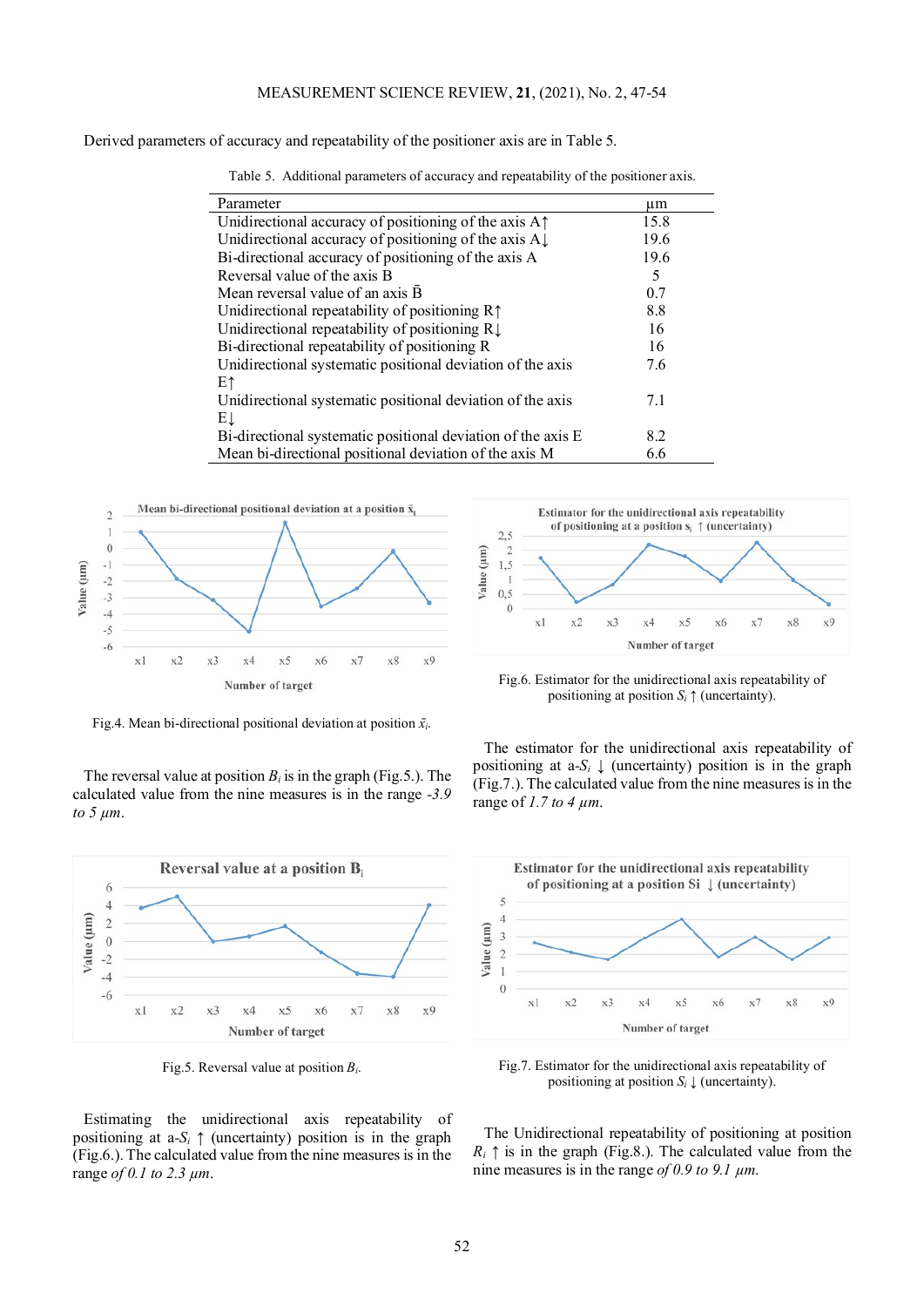<span id="page-6-0"></span>

Fig.8. Unidirectional repeatability of positioning at position *Ri*↑.

The Unidirectional repeatability of positioning at position  $R_i \downarrow$  is in the graph [\(Fig.9.](#page-6-1)). The calculated value from the nine measures is in the range of *6.7 to 11.9 µm*.

<span id="page-6-1"></span>

Fig.9. Unidirectional repeatability of positioning at position *Ri*↓.

The bi-directional repeatability of positioning at position *Ri* is in the graph [\(Fig.10.](#page-6-2)). The calculated value from the *nine*  measures is in the range of *6.7 to 16 µm*.

<span id="page-6-2"></span>

Fig.10. Bi-directional repeatability of positioning at position *Ri*.

None of the measured values exceed the maximal allowed value by the manufacturer (*0.05 mm*). The measurement followed by the calculations of necessary data confirmed that the bi-directional positional accuracy of positioning *A* is *0.0196 mm*. When we compare it with the repeatable accuracy value given by the positioner manufacturer  $(0.0196 \text{ mm} < 0.05 \text{ mm})$ , the positioner does not exceed the prescribed value by the manufacturer and is in the range. The repeatable accuracy of the robotic arm has a value of *+/- 0.08 mm* that assumes the prediction for sufficient

accuracy of the whole measurement chain (robotic arm and positioner), and the repeatability for the welding does not exceed *+/- 0.1 mm*.

#### 5. CONCLUSION

The results of these measurements presented in the article allow us to draw some general conclusions based on the trends obtained. In comparison with requirements from catalog SPINEA, we can prove that accuracy demands successfully promote our experimental testing and parameter verification. It demonstrates usages of the methodology with particular emphasis on the ISO standard fundamentals and available software solutions. The positioner's initial accuracy and repeatability measurements show that the rotary axis meets the company prescribed accuracy. We ensured high accuracy of the HEIDENHAIN length gauge sensor over the entire measuring length.

## **ACKNOWLEDGMENT**

This contribution is supported by the Slovak Research and Development Agency (grants number VEGA 1/0330/19) Research and design of algorithms and systems for the fusion of disparate data in multisensor architectures, project: University Science Park TECHNICOM for Innovation Applications Supported by Knowledge Technology, ITMS: 26220220182, supported by the Research & Development Operational Program funded by the ERDF." And H2020 project: Manufacturing Industry Digital Innovation Hubs (MIDIH), reference no. 767498.

## **REFERENCES**

- [1] Kopac, J., Pusavec, F., Kramar, D., Uhan, P. (2013). How to improve the positional accuracy of HSC machine tools. In *7th Brazilian Congress on Manufacturing Engineering*. Associacao Brasileira de Engenharia e Ciencias Mecanicas, 10 p.
- [2] Palencar, R., Halaj, M., Kurekova, E. (2007). Evaluation of the positional deviation of numerically controlled axes. *Measurement Science Review*, 7 (3), 27-30.
- [3] Mostyn, V., Huczala, D., Moczulski, W., Timofiejczuk, A. (2020). Dimensional optimization of the robotic arm to reduce energy consumption. *MM Science Journal*, 2020, 3745-3753.
- [4] Kurekova, E., Halaj, M., Palencar, R., Loebl, T. (2011). The positional deviation in two numerically controlled axes. In *MEASUREMENT 2011: 8th International Conference on Measurement.* Bratislava, Slovakia: IMS SAS, 88-91.
- [5] Stejskal, T., Dovica, M., Duris, S., Durisova, Z., Palencar, J. (2019). Direct measurement of stationary objects' dimensions with Michelson type incremental laser interferometer. *Journal of Physics: Conference Series,* 1379, 012065.
- [6] Schwenke, H., Knapp, W., Haitjema, H., Weckenmann, A., Schmitt, R., Delbressine, F. (2008). Geometric error measurement and compensation of machines-an update. *CIRP Annals*, 57 (2), 660-675.